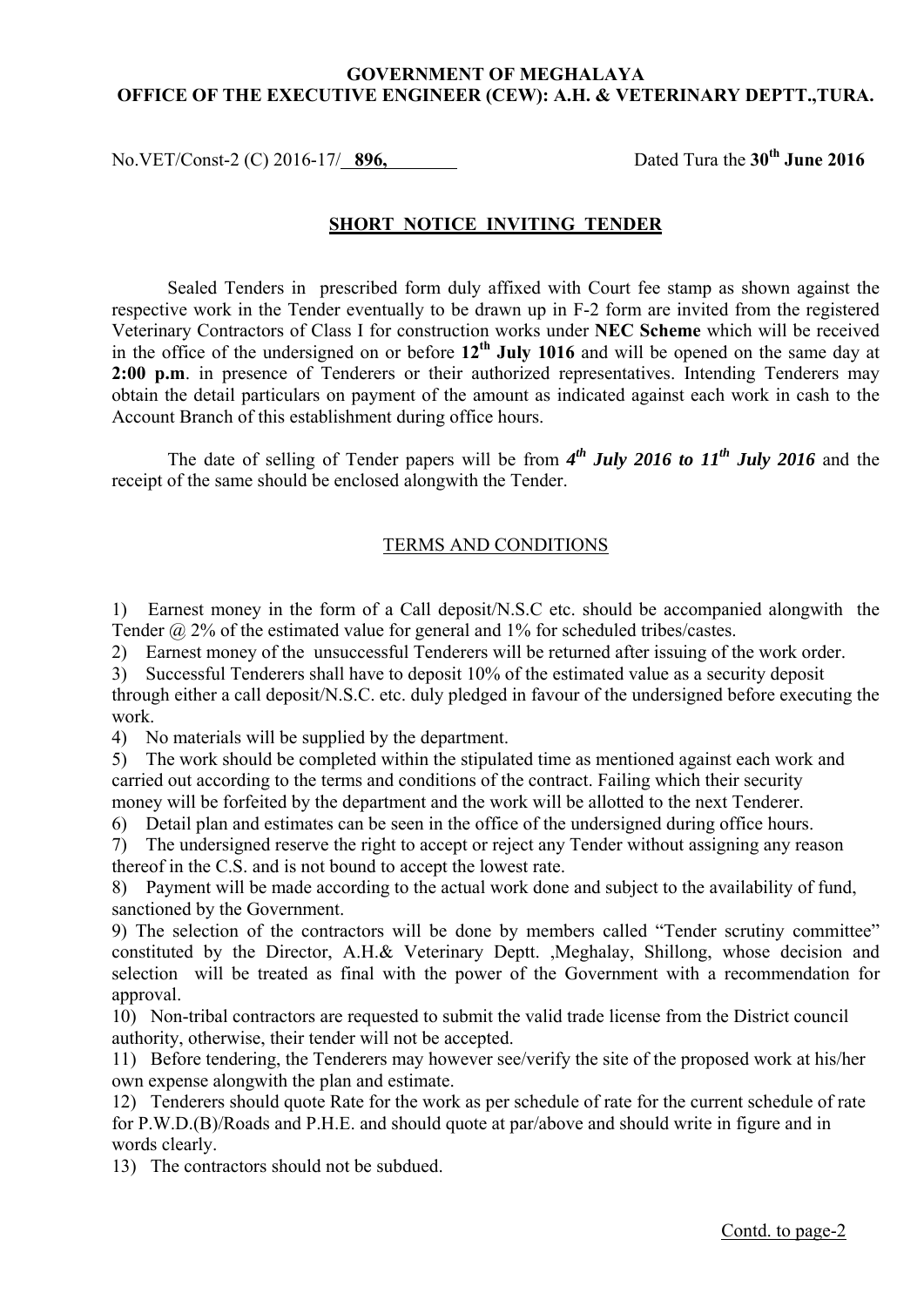14) Every page of the tender paper should be signed by the Tenderer and every correction in the rates and changes should bear the initial of the Tenderer before submission. The tender should be placed in a sealed cover with the name of the work written on the top of the envelope.

15) If the successful Tenderer fail to deposit the security and sign the formal tender agreement on start of the work within 10(ten) days or within such longer period as stipulated in the order/work order, his/her earnest money or security furnished at the time of tender shall be forfeited by the Government.

16) Canvassing in connection with the acceptance of the tender is strictly prohibited and is liable to disqualify the Tenderer without assigning any reason thereof.

17) Before handing over the work to the deptt. the contractor is to clear the premises and the surroundings to the satisfaction of the Junior Engineer/Assistant Engineer/Executive Engineer (CEW). 18) Separate Tender should be submitted for separate work.

19) Attested copy of Schedule tribe/caste certificate, up-to-date Professional tax clearance

certificate, Labour license certificate and Sales tax clearance certificate are to be enclosed alongwith the Tender.

20) 1% Labour cess shall be deducted from each running and final bills.

21) The Labourers engaged by the contractor must be registered with the Meghalaya Building and Other Construction Workers' Welfare Board.

22) Attested copies of up-to-date Registration certificate as document for registration from the deptt. should be attached alongwith the Tender.

23) Financial certificate from the Bank and Experience certificate from the competent authority/ not less than the rank of Executive Engineer, should be enclosed alongwith the Tender.

24) The department preserves the right to change or modify the specifications, if necessary.

25) Royalty at the rate prevalent to any month/year during operations fixed by the Govt. of

Meghalaya from time to time for collection of stones, gravels, shingles and has to be paid by the contractor.

26) Technical qualified and experienced persons will be approved by the Executive Engineer(CEW) shall have to be kept in site by the contractor to supervise the work.

27) Aggregate for all concrete works should be of very hard stones, chips, granulates/crusher broken free from impurities and to qualify the whole profit before giving the Tender.

28) Value added Tax will be deducted from the bill as per Govt. circular.

29) Contractors are requested to inspect the quarry where very hard black stone, chips ,crushed broken granulates broke are available for the whole profit before giving the Tender.

30) All fitting/painting including Aluminium fittings, doors and windows etc. are to be approved by the Executive Engineer(CEW),A.H.& Vety. Deptt.,Tura.

31) All concrete works/cement works are assigned with concrete strong strength of M150 concrete cube test for 7 days 20 days taken occasionally during mix for concrete works should quality the permissible limit as per I.S. code 516-1959 and I.S. code 456-1973,I.S.code 875-1964.

32) Supplementary items of work will be done if desired by the Director/Executive Engineer(CEW) and the rate for extra item of work shall be arrived by analysis.

33) Mixer machine and Vibrator machine should be used while casting at their own cost.

34) Tools and equipments available at the disposal of the contractor, alongwith the ownership

documents or affidavit thereof, should be enclosed in case of work for class I catagory.

35) Works allotted will only be started subject to the sanction from the Finance Deptt. if the same is not sanctioned then the Tender will automatically be cancelled.

36) Interested Tenderer, having valid Electrical license in his/her name, may be enclosed.

37) Intending contractors, willing to cast their tender beyond the amount, limiting their class of registration, will have to submit overdraft alongwith the tender.